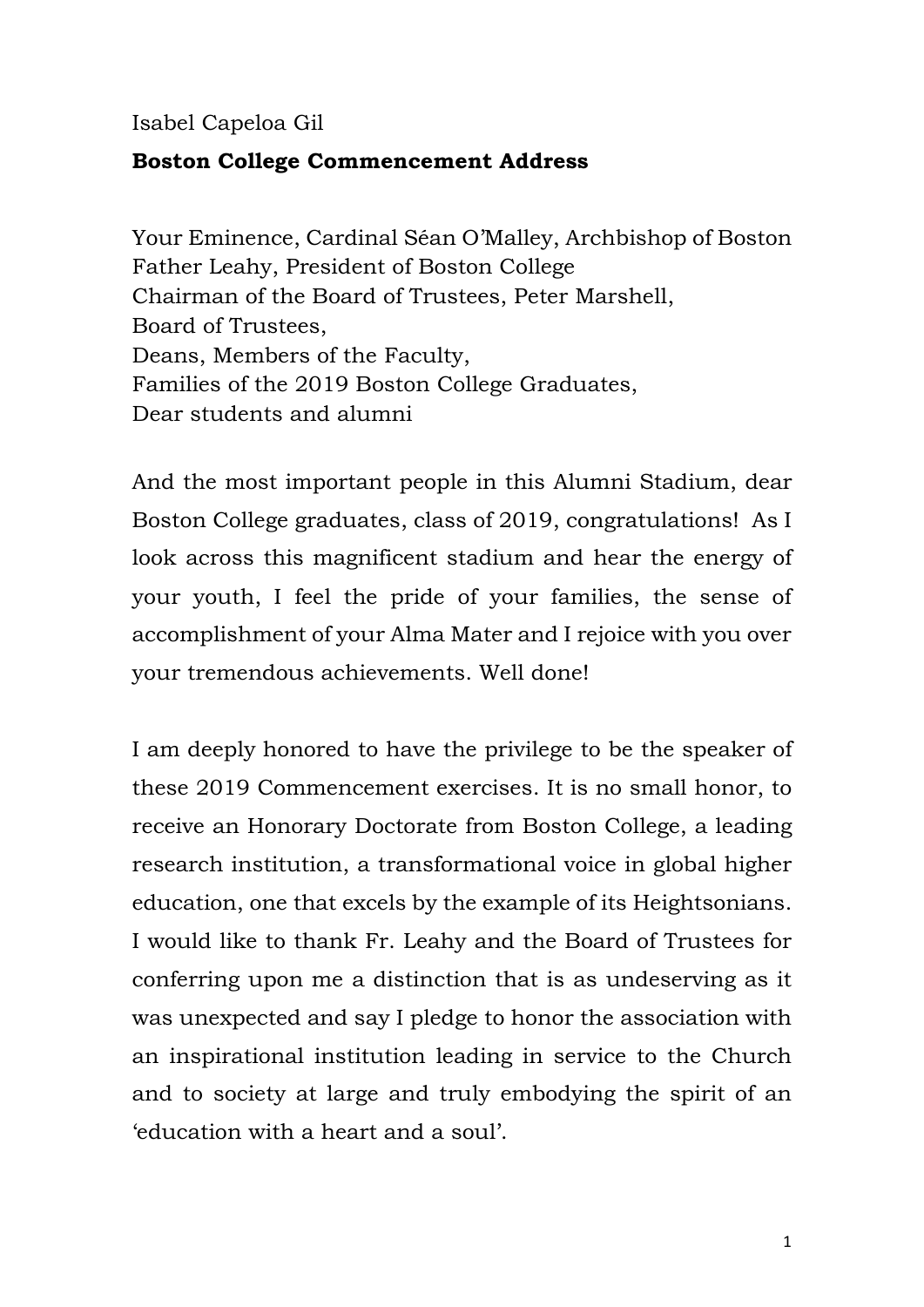It is tremendous to speak to you, immensely talented BC graduates. This is both an incredible distinction and a thorny challenge, unimagined for the spirited child that I was growing up in Macao in the 1970's and 80's. It is truly humbling and perhaps even a bit outlandish to consider that as speaker to this class, my life's experience may be relevant to address the trials and opportunities of your future, your dreams and concerns. The Greeks named this presumed self-importance *hybris* ‒ and saw it as a dangerous taunting of the Gods with an anticipated tragic outcome. Hopefully not so, today!

To speak to you, the embodied future, about what lies ahead is preposterous, in the sense that it is both outrageous – foresight is very likely to fail – and quite literally outmoded, because the speaker will seek to unravel the future with the inevitably outdated tools of the present. I could say the future has never been brighter, or I could say, the future has never have never been more worrisome, and array sound arguments for either. Your times are no more glorious or hazardous than those of your predecessors. What has changed is arguably not the nature but certainly the intensity, the scale of the challenges ahead, colossal in size and inevitably global in scope – amongst them the impact of climate change or the future of work - and the urgency to find robust solutions. This is a time to work together, not to build walls but for shared engagement in respect for our common humanity.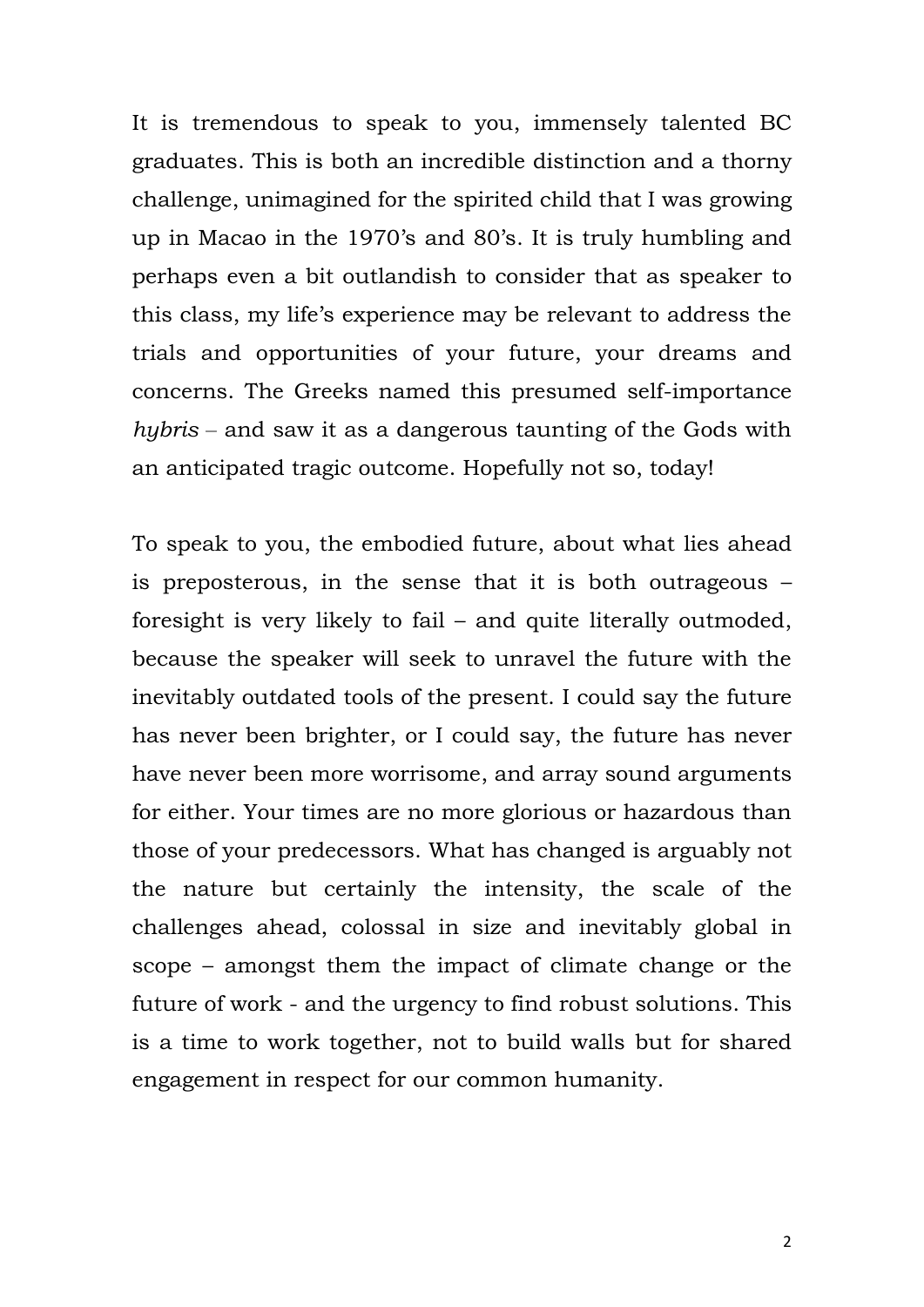But perhaps more importantly, the story we tell about who we are, as human, social and political beings is also changing. And not always for the better. Stories make us human. They convey our dreams and aspirations, they communicate our view of the world and articulate ways of living together. And for this, we need to find the right language, responsible, civil and truthful.

In short, we are the stories we tell.

These stories are as poignant as the harrowing situations they address, as brilliantly playful as the happiness of simple life, as complex as human nature, as tremendously diverse as the people who voice them and yet they represent the shared values communities live by. They reflect the entanglements of human life, the aspirations and the shortcomings, the burdens of past history, the pride of scientific achievement, the disorderly brilliance of artistic creation. The stories we go by elevate us out of the abyss and substantiate the stories we tell about ourselves, our values, politics, culture and religion, defining how we position ourselves in the world.

For truly, humans are not the simple result of haphazard DNA coding. The dangerous mantra of perfection – perfect bodies, perfect lives, perfect technological advancement, spotless societies – results, and we know it sadly well, in authoritarianism, repression, abuse. What makes us human are extraordinary imperfections, and the will to improve upon them, in the management of our lives, in our understanding of

3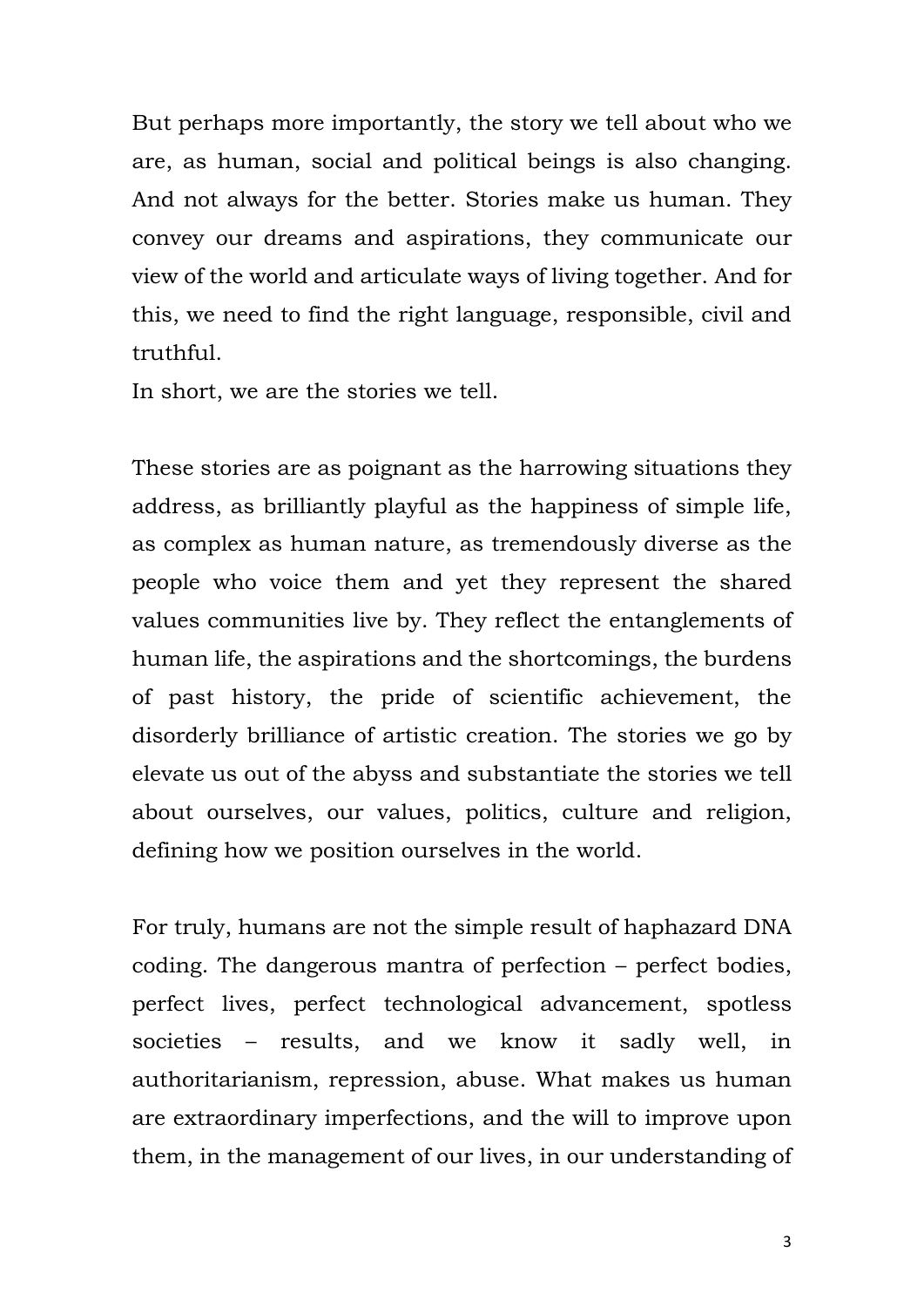others, in the respect for the environment and in our contribution to society. The stories we go by enable a sense of purpose and instill meaning in our quirky singularities, helping us understand how one came to hold whatever opinion one does hold. They are certainly not immune to criticism and doubt, radical even at times. For the stories are never fully told, they live on in our practice and it is up to us to improve, transform and revise them. In fact, to live full lives, we will never be done with questioning, with undoing and redoing. Transformation is not a target, but a process, and one that you'll never be done with.

You have been partners in BC's exceptional model of instruction and a lot is expected of you now. Remember that "Every one to whom much is given, of *her* will much be required." (Luke 12:47-49) Be generous in your giving, and be wise in the choices you make, they are the turning points of life's exciting page-turner.

Chance and choice modeled by the shared structures of feeling and translated into the stories you live by will give shape to your story and sustain or revise your beliefs. No one stands alone in the world of super connections and your story shall be affected, impacted, by those of the people around you. Others will confront you with the most challenging dimension of human growth: the experience of difference. And this comes in all shapes and forms, in the uttering of different views and in anthropological diversity. Engaging with those, who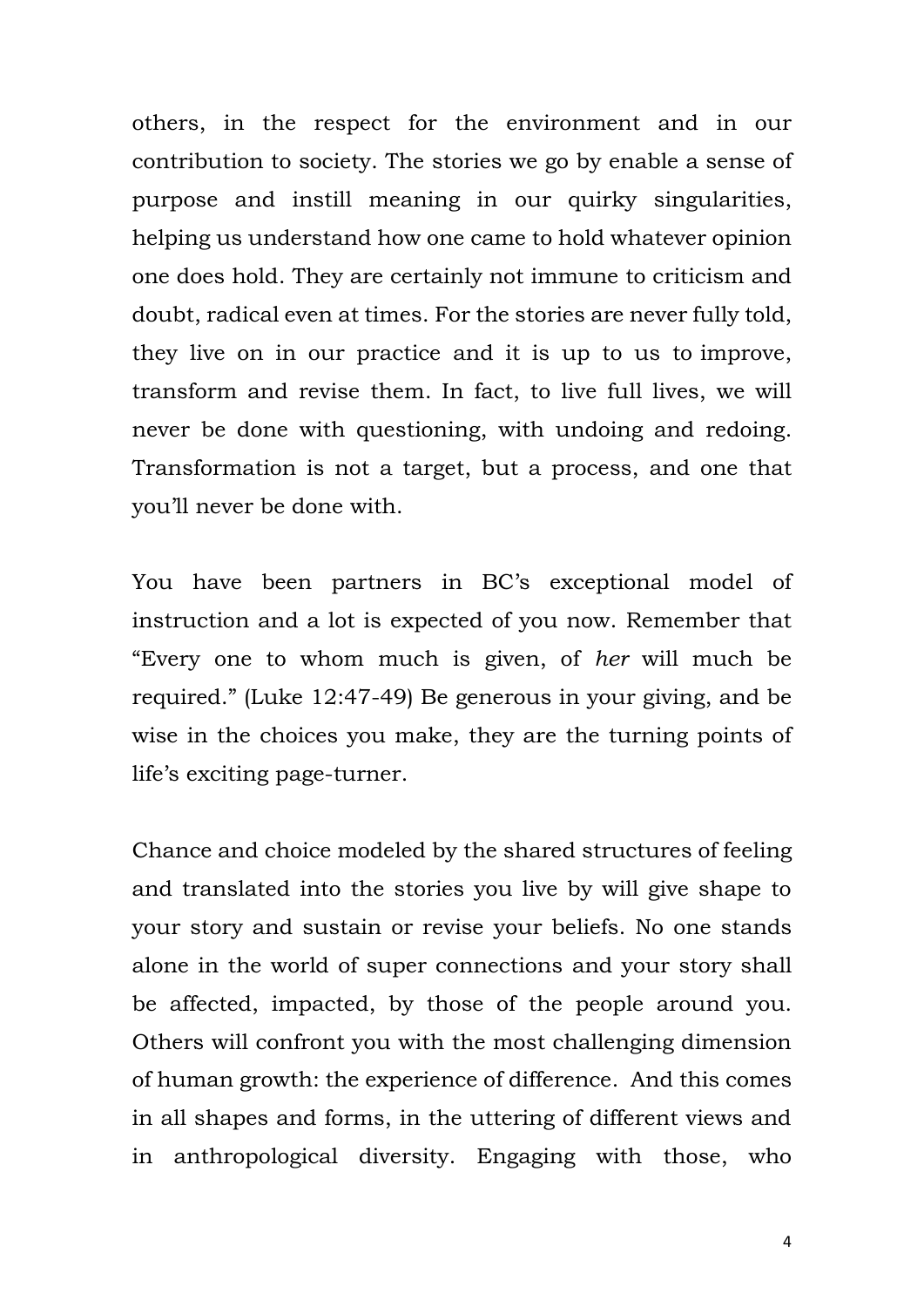challenge your right to hold the opinions you hold, your faith and beliefs, your values, is perhaps the most difficult path to follow.

As a Portuguese woman, living in a country overlooking the wide Atlantic, building bridges has been almost instinctive. History and geography have also shaped me. An immense curiosity for what lays beyond has shaped my journey and my story. I grew up in Macao, a place in South East China, in a house overlooking the Pearl River, back then the natural border between this territory overseen by Portugal and China, and across from the oldest Buddhist temple in the city, dating back to the 15th century, and dedicated to the goddess Mazu, locally named A-Ma. Further up the hill, a neat 6' minute walk from the temple, was St. Lawrence's, our parish church. After school, my friends and I used to climb up the mossy rocks of the temple and observe with curiosity the worshippers and – for our Western gaze - their quaint practices. The monks were accustomed to our intrusions and let us be, as they went about their daily routines, gesturing for us to stand where we would not disturb the rituals, but could respectfully observe the ceremonies. Or even at times inviting us to share a meal, which we initially rejected with outright suspicion and then curiously accepted. We, the five urchins of Ma-Kok-Miu, as the neighborhood was called, cultivated this relationship eagerly and in hindsight it probably influenced many of the choices I was to make in life.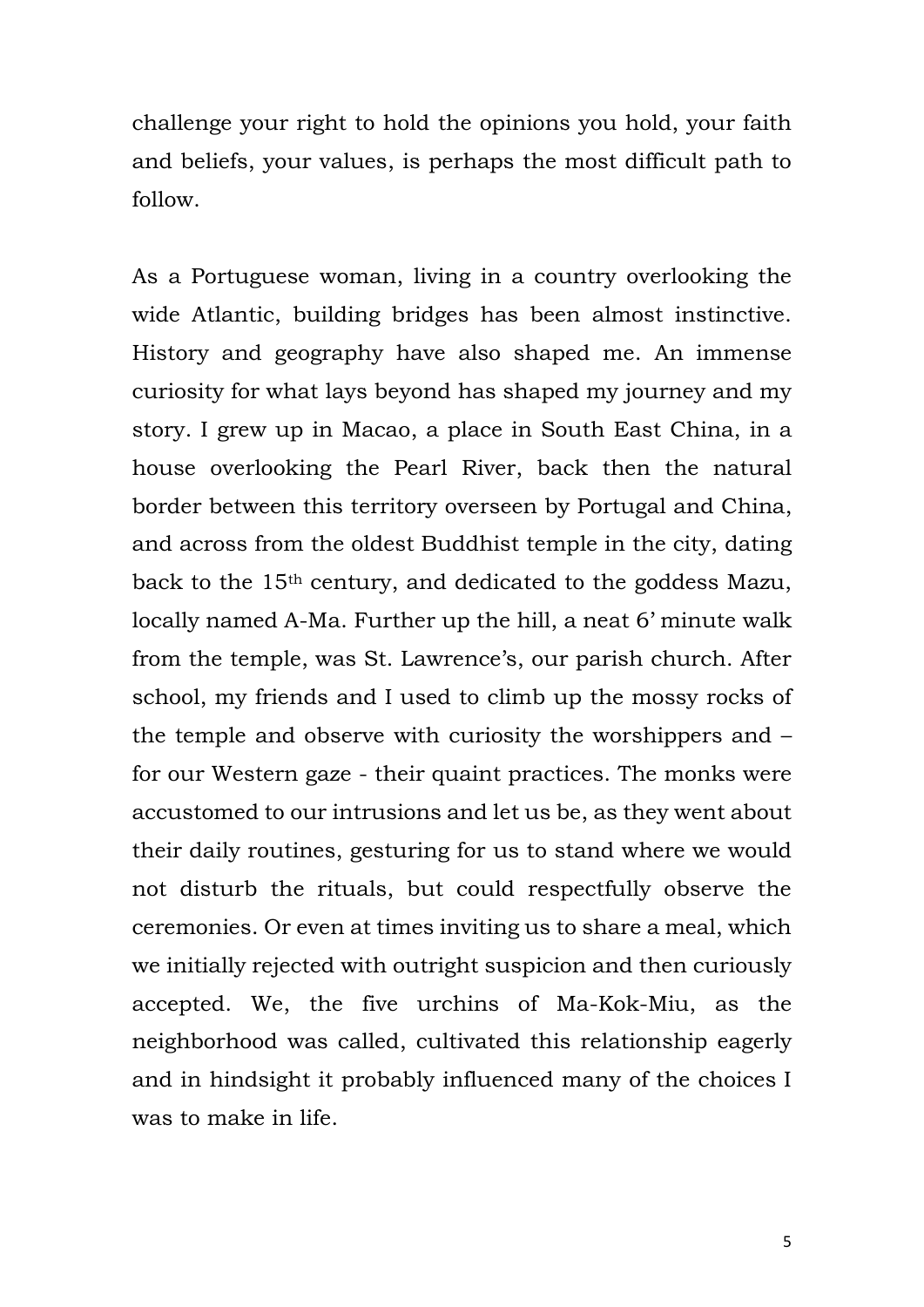Growing up in a multicultural and multilingual setting, I developed an understanding of the world not as a club for those who think alike and enjoy the same tastes, but a public *agora*, or assembly, that space where the Greeks interacted with their neighbors, a space where everyone regardless of culture, social status and religion could have a voice. In the 1970's, Macau was certainly one of the most cosmopolitan spaces in the world, where Portuguese culture and Catholicism – and a very strong Jesuit legacy – co-existed respectfully with Chinese traditions and Buddhist spirituality. But this was also a time of upheaval in South East Asia, of the Vietnam War, the surge in migration and the arrival of the so-called 'Boat people', the invasion of East Timor. China was also changing rapidly.

Cultural contact, or as Pope Francis puts it, the culture of encounter is the true cultural position. And when two different cultures come together suspicion, violence and antagonism are much easier than dialogue. It takes courage to address that which is alien, unalike, to engage with those who deny one's existence. That is in fact the difficulty of the cultural encounter, and of Christianity, as such. But if we are to honor the Christian values we go by, there is no other choice. Christianity demands that we take that step, calling for a willingness to listen to the Other, in the name and the spirit of our common humanity. Because the world does not stop at the nation's borders. In our global world, responsible leadership comes with an ability to listen, not simply babble, shout, bully and tweet away.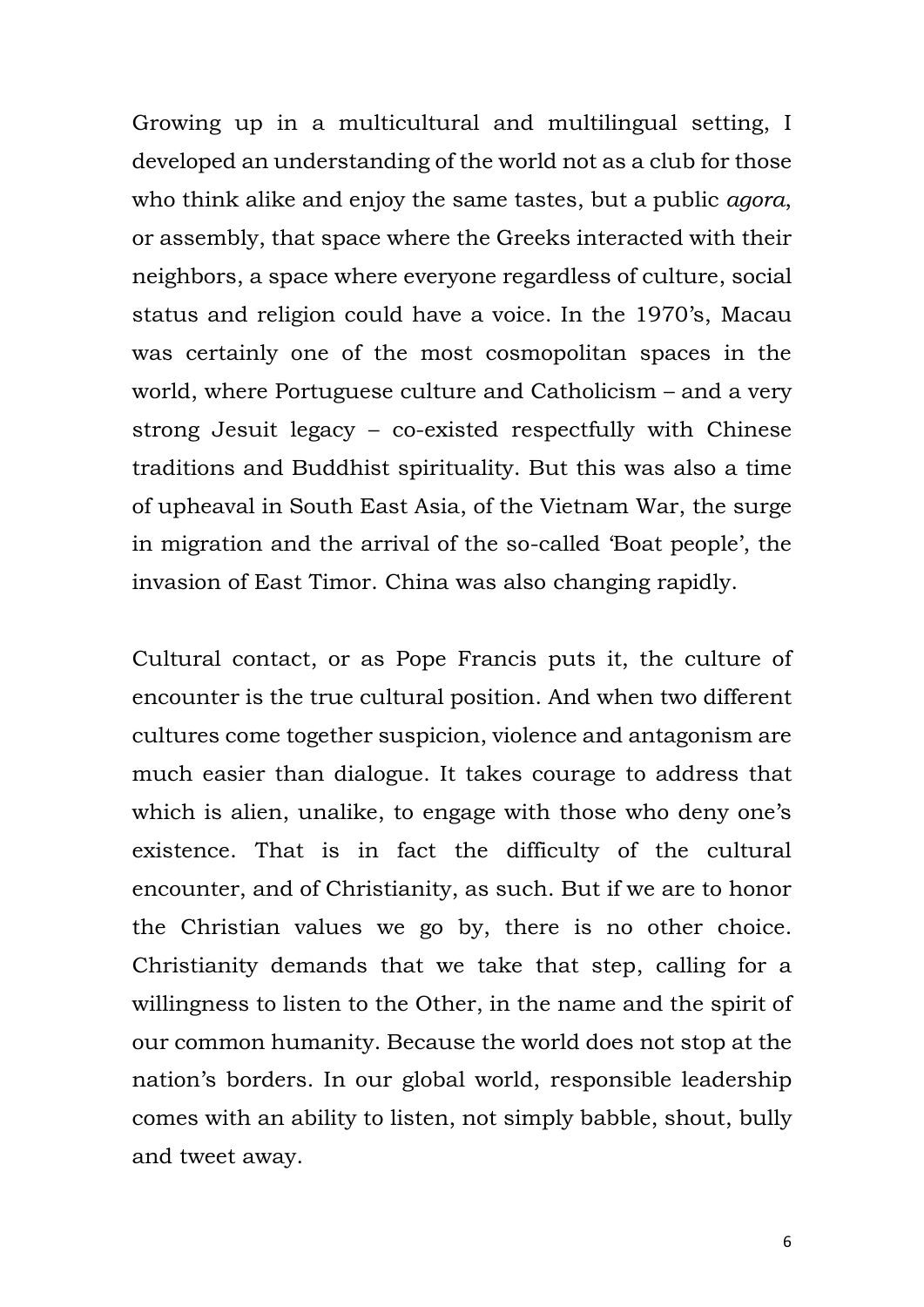My story was inevitably shaped by an insatiable curiosity for cultural diversity, understanding that my culture and my position were but a small event in the luxurious performance of world cultures. The study of literature came naturally, then. The stories and the dramas are a gateway to the human soul, to politics and economics, to destruction, perversity, transcendence and creativity. The wide word of literature comprehends the whole world. In times of duress, the memory of poems once loved, as the exiled Hannah Arendt recalled , upheld the possibility of survival and the dream of return. I learnt that the journey and the books create us, that fiction substantiates a sense of aspirational possibility which became personal resilience, it intensified ethical awareness and a keen conviction that change can happen, but not without one's willingness to serve and act.

Inspired by BC's living values and global educational model, a new journey begins now, a new twist in a flourishing story. You have been given the tools to become great characters in a transformational plot, the kind of which will lead our runaway world into new directions, inspired by solidarity and not isolationism, respectful of our stunningly fragile globe and keenly aware that this is perhaps the last chance to get the story right. It will not be easy, things are complicated, but this is precisely their beauty. To be ethical leaders in this stunningly diverse world takes courage. First, the courage to listen; secondly the unwavering defense of the right of others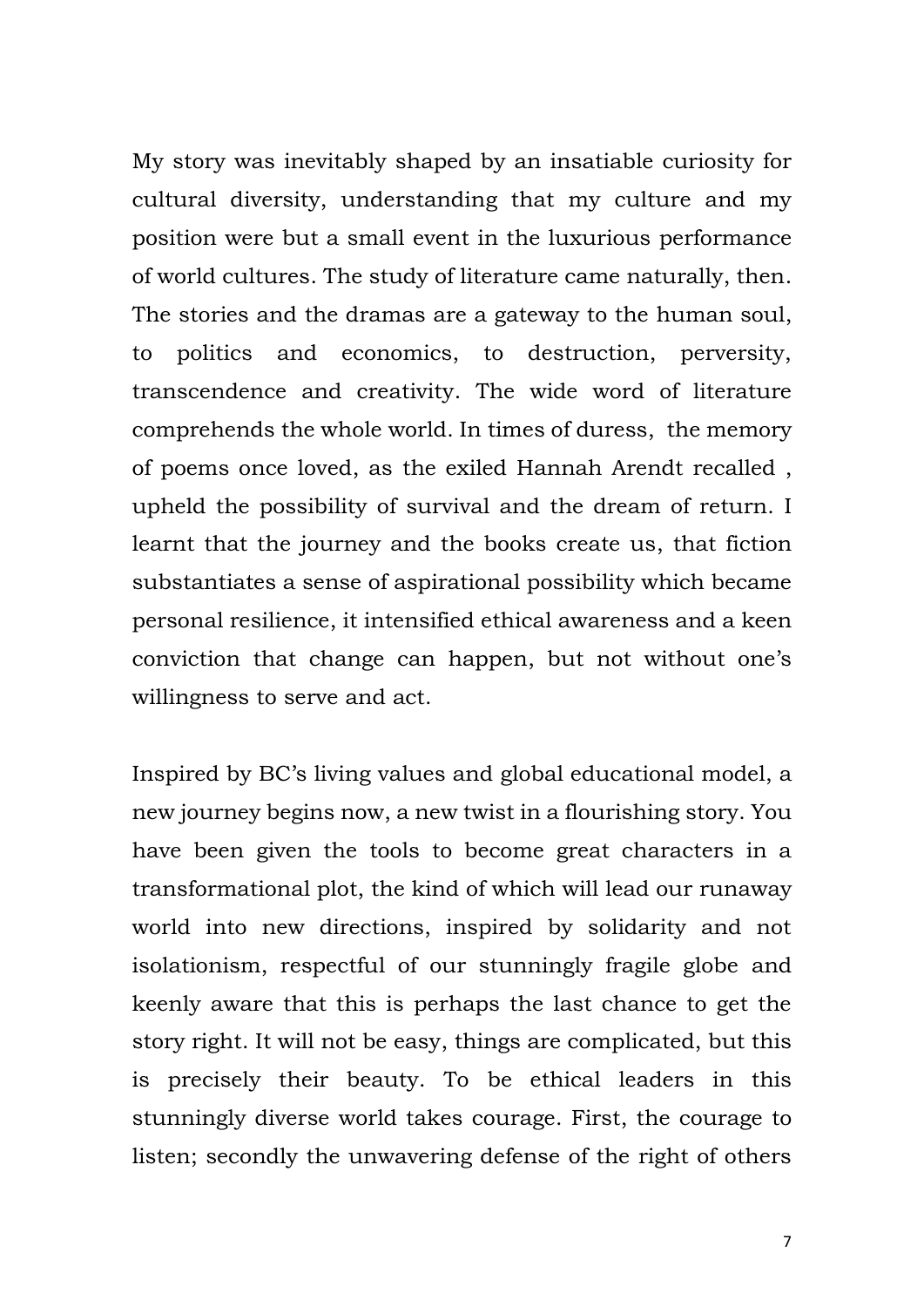to be heard, even if in disagreement with your innermost beliefs and to always speak up against abuse.

Because we seem to have forgotten the most beautiful story of all, that acknowledges flaws and failure but speaks of improvement and potentiality, of the pursuit of a more perfect society, infused by freedom – of speech, assembly, religion -, respect - for democratic rule, respect for human dignity, respect for the planet, ultimately – and we should never be done with repeating it: acknowledging the universality of basic human rights, the right to life, liberty and as the American constitution so beautifully puts it, to the pursuit of happiness. We are the stories we tell.

Be advised that in the great story the share of duties and responsibilities is to be equally weighed, irrespective of gender and ethnicity. Many years ago, as a sophomore, reading English Literature in Lisbon, I was particularly enthused by an anecdote told by Virginia Woolf in the seminal *A Room of One's Own.* There she tells how upon having been invited to speak at a prestigious British university, she was intercepted by the Beadle, the official usher of the college, while walking across the lawn. He told her with stern voice to step off the turf, where only the male Fellows could walk, and take the gravel path instead. The confrontation drew a clear line between the spaces of the Beadle and the woman, between herself and the (all male) scholars and fellows. The turf – which, as she ironically wrote, had been 'rolled for 300 years in succession' – could not be touched by the woman's gentle feet.

8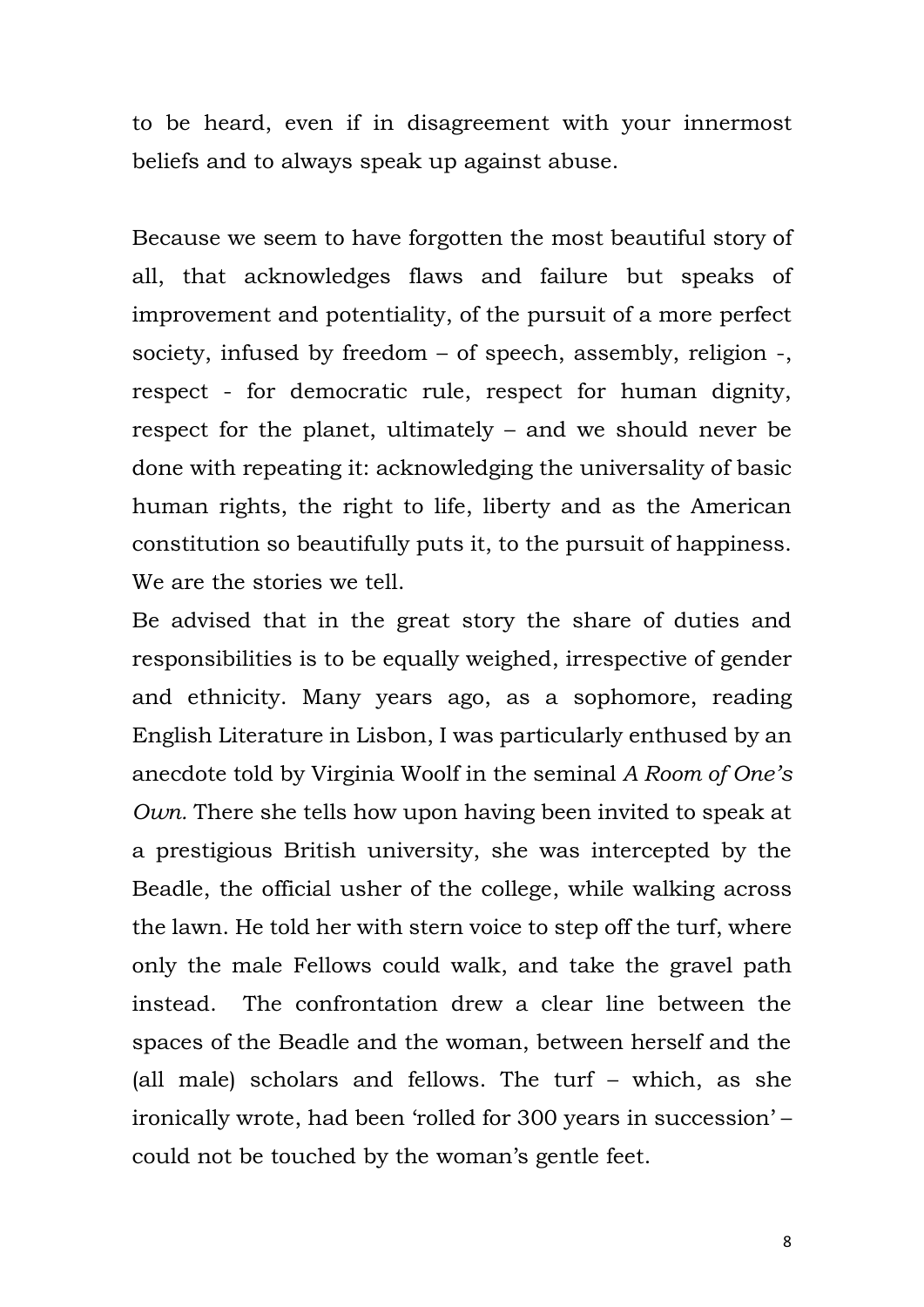Well, it became immediately clear, that it was going to be my life's work to walk across that turf. And as well to strive so that other women could have that same choice.

Despite the many advances over the last decades, women make up only 5% of world leaders – heads of state and heads of government. Barely 33 of the Fortune 500 companies have women CEO's and only 12% of universities in Europe and North America are led by female presidents. Well, it is high time for a radical plot twist, that stems from a correct reading of the needs of society and the potentialities at hand. It is basically a display of fairness and good sense. Women are great change makers and in these interesting times there is an unquestionable need for humane, competent and caring leaders. Women take care, but they are also ready to take charge and take on the duties and the responsibilities that are now entrusted to the other 50% of the world population. Women are brave, and selfless, like Sister Maura Lynch, a doctor and a member of the Medical Missionaries of Mary with an extraordinary life dedicated to women's health in Angola and Nigeria. More than playing with words, women act. In the Gospel, the women that follow Jesus never doubt His word. They express themselves through gestures, such as the woman that wet Jesus' feet with her tears and wept them with her hair. They act with the strength of their conviction and display an incredible ability to serve. Women are daring like Saudi activists Loujain Al-Hathloul and Iman Al-Nafjan, jailed